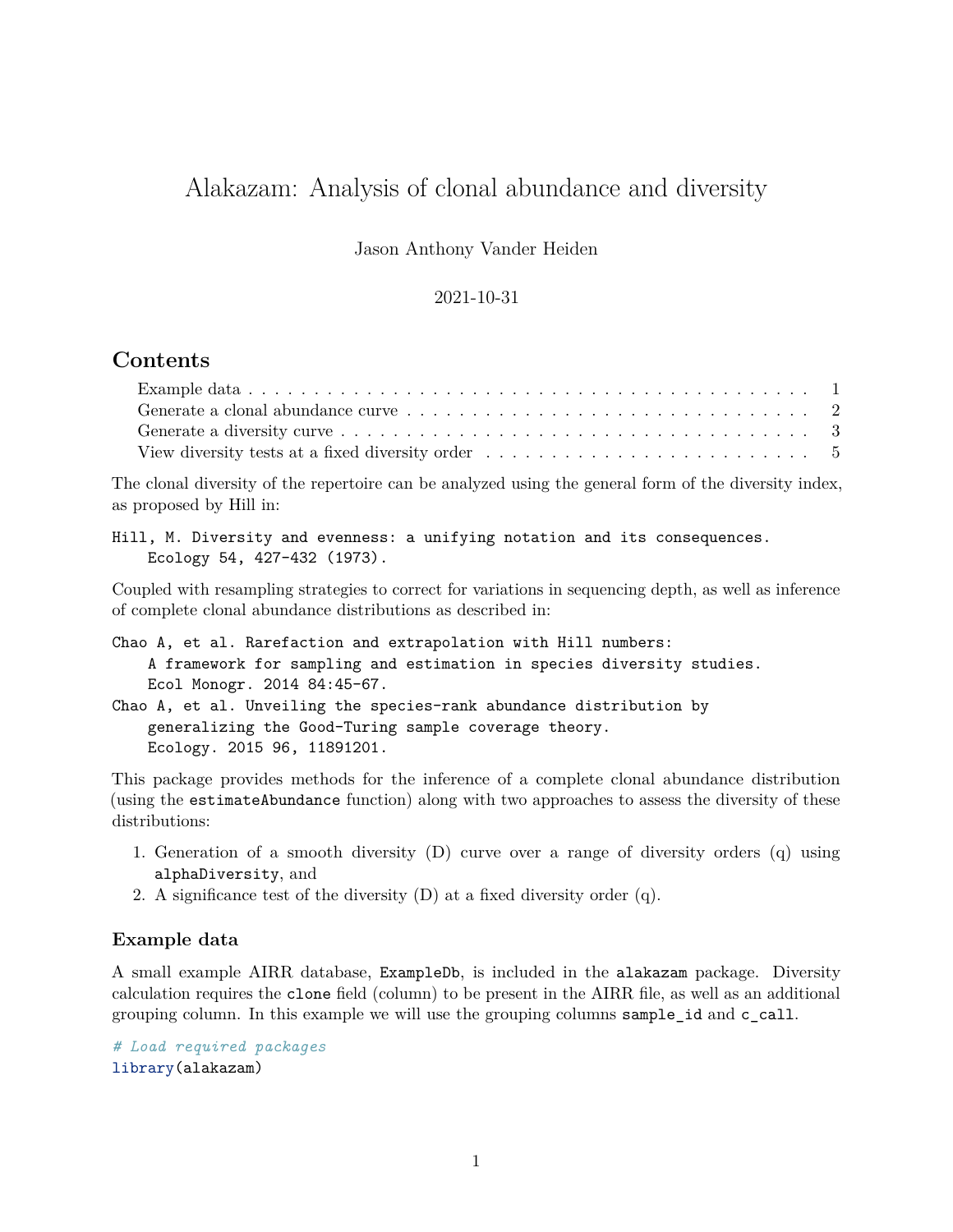#### *# Load example data* data(ExampleDb)

For details about the AIRR format, visit the [AIRR Community documentation site.](https://docs.airr-community.org/en/stable/datarep/rearrangements.html)

#### <span id="page-1-0"></span>**Generate a clonal abundance curve**

A simple table of the observed clonal abundance counts and frequencies may be generated using the countClones function either with or without copy numbers, where the size of each clone is determined by the number of sequence members:

```
# Partitions the data based on the sample column
clones <- countClones(ExampleDb, group="sample_id")
head(clones, 5)
## # A tibble: 5 x 4
## # Groups: sample_id [1]
## sample_id clone_id seq_count seq_freq
## <chr> <dbl> <int> <dbl>
## 1 +7d 3128 100 0.100
## 2 +7d 3100 50 0.0501
## 3 +7d 3141 44 0.0440
## 4 +7d 3177 30 0.0300
## 5 +7d 3170 28 0.0280
```
You may also specify a column containing the abundance count of each sequence (usually copy numbers), that will including weighting of each clone size by the corresponding abundance count. Furthermore, multiple grouping columns may be specified such that seq freq (unwieghted clone size as a fraction of total sequences in the group) and copy\_freq (weighted faction) are normalized to within multiple group data partitions.

```
# Partitions the data based on both the sample_id and c_call columns
# Weights the clone sizes by the duplicate_count column
clones <- countClones(ExampleDb, group=c("sample_id", "c_call"), copy="duplicate_count", clone=
head(clones, 5)
```

```
## # A tibble: 5 x 7
## # Groups: sample_id, c_call [2]
## sample_id c_call clone_id seq_count copy_count seq_freq copy_freq
## <chr> <chr> <dbl> <int> <dbl> <dbl> <dbl>
## 1 +7d IGHA 3128 88 651 0.331 0.497
## 2 +7d IGHG 3100 49 279 0.0928 0.173
## 3 +7d IGHA 3141 44 240 0.165 0.183
## 4 +7d IGHG 3192 19 141 0.0360 0.0874
## 5 +7d IGHG 3177 29 130 0.0549 0.0806
```
While countClones will report observed abundances, it will not provide confidence intervals. A complete clonal abundance distribution may be inferred using the estimateAbundance function with confidence intervals derived via bootstrapping.

This output may be visualized using the plotAbundanceCurve function.

*# Partitions the data on the sample column*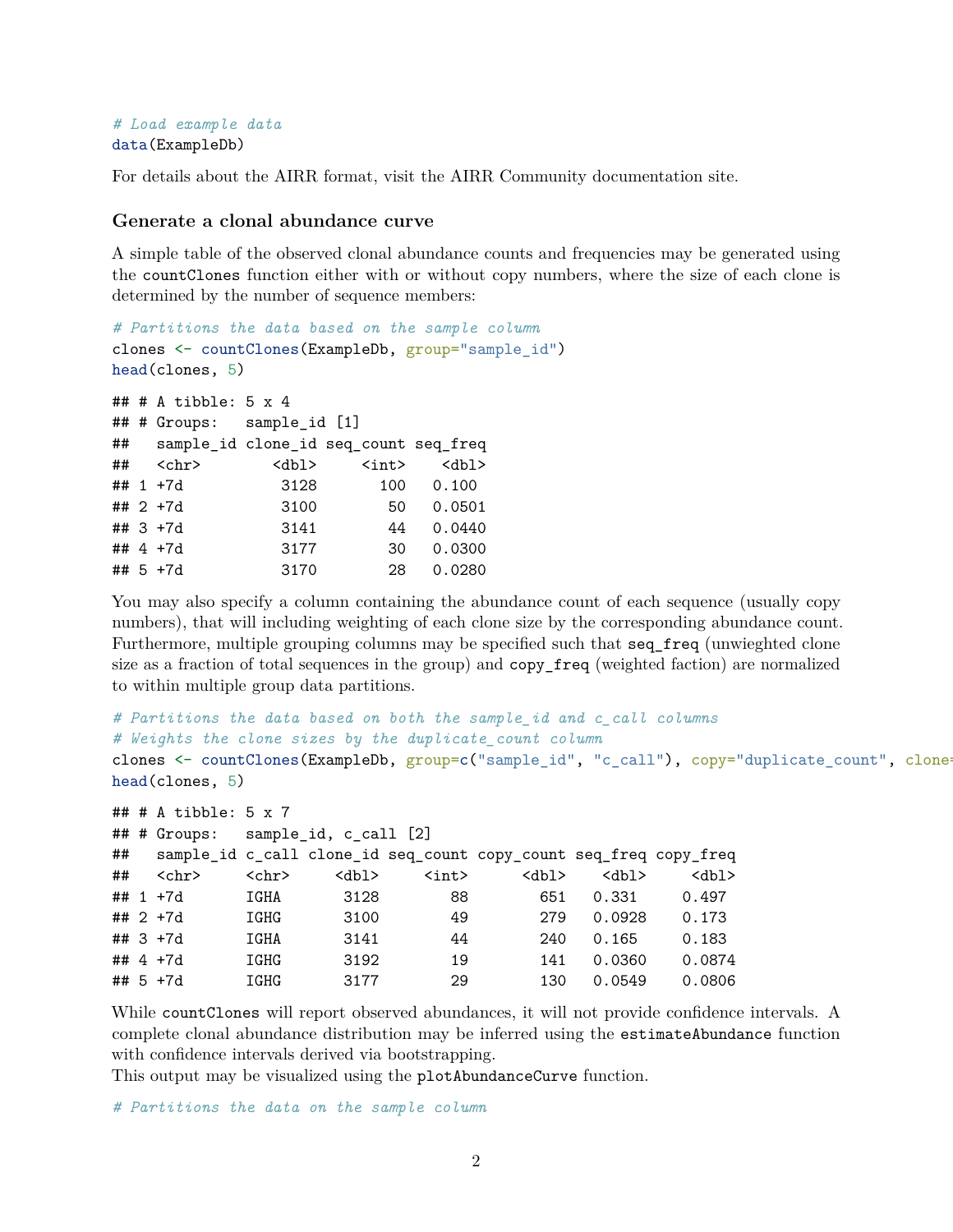*# Calculates a 95% confidence interval via 200 bootstrap realizations* curve <- estimateAbundance(ExampleDb, group="sample\_id", ci=0.95, nboot=100, clone="clone\_id")

```
# Plots a rank abundance curve of the relative clonal abundances
sample_colors <- c("-1h"="seagreen", "+7d"="steelblue")
plot(curve, colors = sample_colors, legend_title="Sample")
```


#### <span id="page-2-0"></span>**Generate a diversity curve**

The function alphaDiversity performs uniform resampling of the input sequences and recalculates the clone size distribution, and diversity, with each resampling realization. Diversity (D) is calculated over a range of diversity orders (q) to generate a smooth curve.

```
# Compare diversity curve across values in the "sample" column
# q ranges from 0 (min_q=0) to 4 (max_q=4) in 0.05 increments (step_q=0.05)
# A 95% confidence interval will be calculated (ci=0.95)
# 200 resampling realizations are performed (nboot=200)
sample_curve <- alphaDiversity(ExampleDb, group="sample_id", clone="clone_id",
                               min_q=0, max_q=4, step_q=0.1,
                               ci=0.95, nboot=100)
# Compare diversity curve across values in the c_call column
# Analyse is restricted to c_call values with at least 30 sequences by min_n=30
# Excluded groups are indicated by a warning message
isotype_curve <- alphaDiversity(ExampleDb, group="c_call", clone="clone_id",
                                min_q=0, max_q=4, step_q=0.1,
                                ci=0.95, nboot=100)
```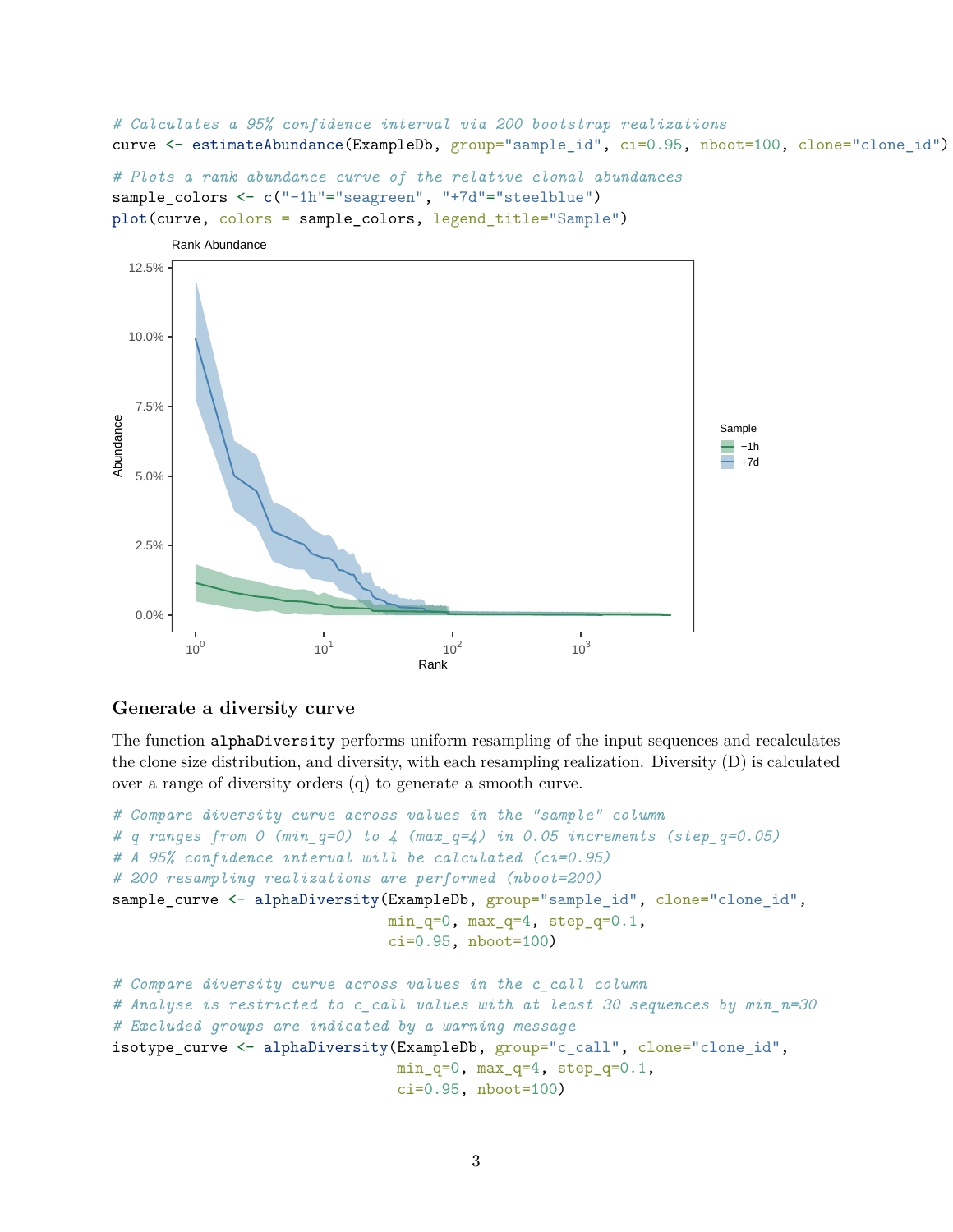```
# Plot a log-log (log_q=TRUE, log_d=TRUE) plot of sample diversity
# Indicate number of sequences resampled from each group in the title
sample_main <- paste0("Sample diversity")
sample_colors <- c("-1h"="seagreen", "+7d"="steelblue")
plot(sample_curve, colors=sample_colors, main_title=sample_main,
     legend_title="Sample")
```


*# Plot isotype diversity using default set of Ig isotype colors* isotype\_main <- paste0("Isotype diversity") plot(isotype\_curve, colors=IG\_COLORS, main\_title=isotype\_main, legend\_title="Isotype")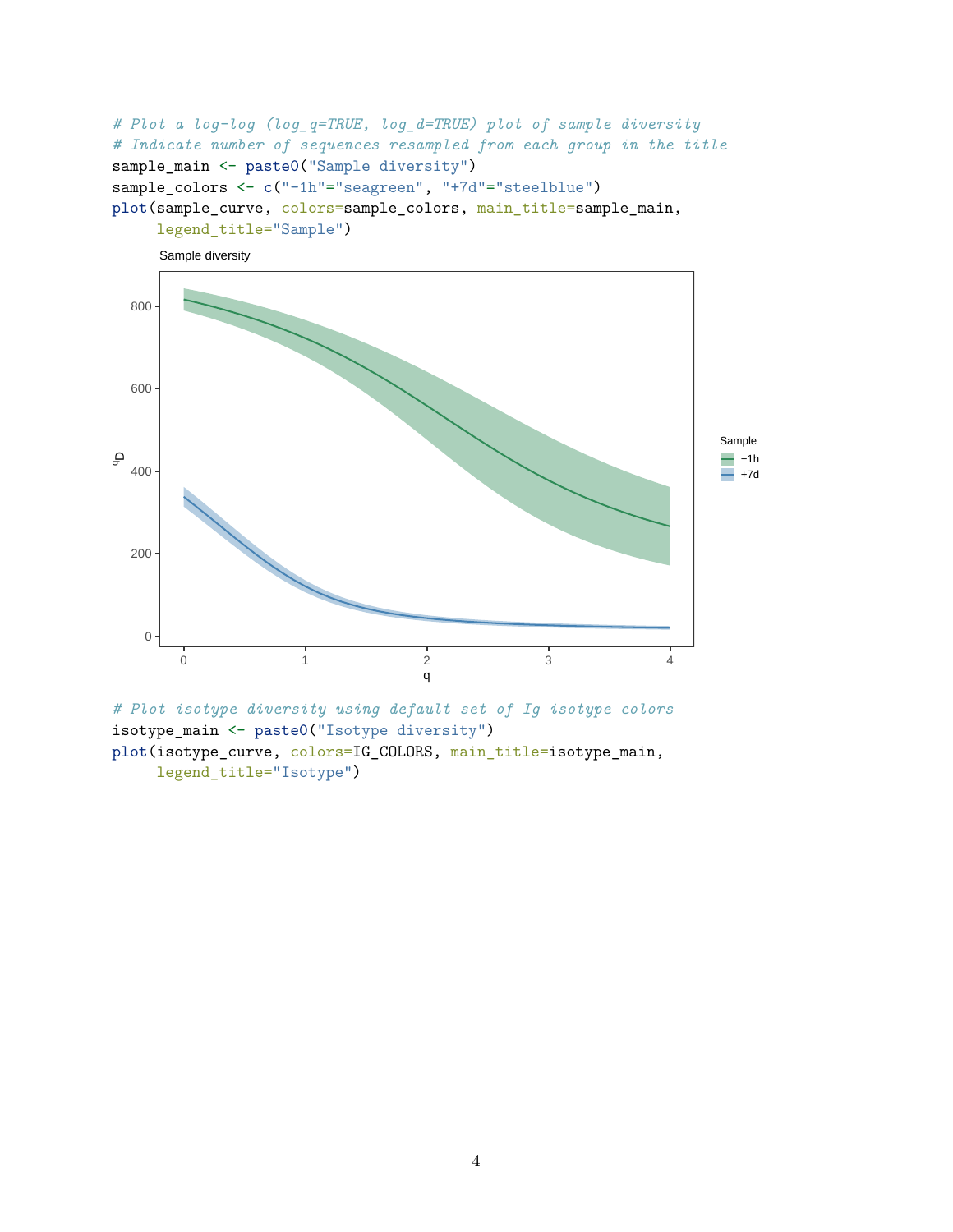

### <span id="page-4-0"></span>**View diversity tests at a fixed diversity order**

Significance testing across groups is performed using the delta of the bootstrap distributions between groups when running alphaDiversity for all values of q specified.

```
# Test diversity at q=0, q=1 and q=2 (equivalent to species richness, Shannon entropy,
# Simpson's index) across values in the sample_id column
# 200 bootstrap realizations are performed (nboot=200)
isotype_test <- alphaDiversity(ExampleDb, group="c_call", min_q=0, max_q=2, step_q=1, nboot=100,
```

```
# Print P-value table
print(isotype_test@tests)
```

```
## # A tibble: 18 x 5
```

| ## | test                     |  | q                     | delta mean delta sd pvalue |             |             |
|----|--------------------------|--|-----------------------|----------------------------|-------------|-------------|
| ## | <chr></chr>              |  | $\langle chr \rangle$ | <dbl></dbl>                | <dbl></dbl> | $<$ dbl $>$ |
| ## | $1$ IGHA != IGHD $0$     |  |                       | 139.                       | 7.27        | 0           |
| ## | $2$ IGHA != IGHD 1       |  |                       | 183.                       | 8.10        | 0           |
| ## | $3$ IGHA != IGHD $2$     |  |                       | 189.                       | 10.9        | 0           |
| ## | $4$ IGHA != IGHG $0$     |  |                       | 4.13                       | 7.94        | 0.62        |
|    | $\#$ # 5 IGHA != IGHG 1  |  |                       | 24.3                       | 6.28        | 0           |
|    | $\#$ # 6 IGHA != IGHG 2  |  |                       | 26.7                       | 4.26        | 0           |
|    | $\#$ # 7 IGHA != IGHM 0  |  |                       | 159.                       | 6.37        | 0           |
|    | $\#$ # 8 IGHA != IGHM 1  |  |                       | 212.                       | 5.68        | 0           |
|    | $\#$ # 9 IGHA != IGHM 2  |  |                       | 230.                       | 5.92        | 0           |
|    | $\#$ # 10 IGHD != IGHG 0 |  |                       | 135                        | 7.05        | 0           |
|    | $\#$ # 11 IGHD != IGHG 1 |  |                       | 159.                       | 8.21        | 0           |